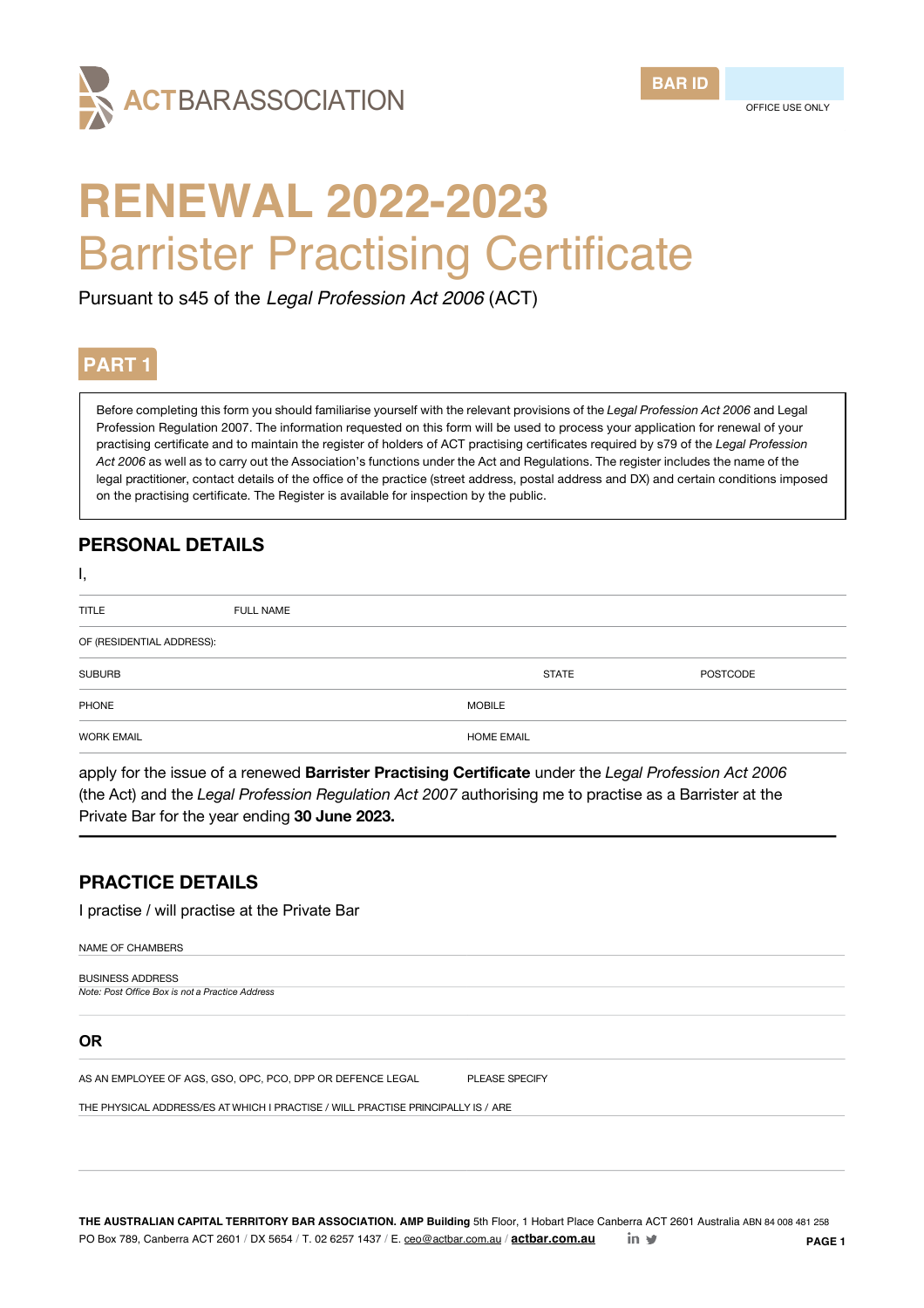

# **PRACTICE DETAILS** CONTINUED

| Is the Australian Capital Territory currently your principal place of practice?<br>If No please provide details       | No<br>Yes                                                                                                                                                       |            |                                                      |           |
|-----------------------------------------------------------------------------------------------------------------------|-----------------------------------------------------------------------------------------------------------------------------------------------------------------|------------|------------------------------------------------------|-----------|
| Have you been admitted to practice in any other country since your last application?<br>If Yes please provide details |                                                                                                                                                                 |            |                                                      | Yes<br>No |
| If No please provide details                                                                                          | Do you expect to be engaged in legal practice principally in The Australian<br>Capital Territory during the currency of the practising certificate applied for? |            |                                                      | No<br>Yes |
|                                                                                                                       | I currently hold a valid ACT Barrister Practising Certificate                                                                                                   |            |                                                      | No<br>Yes |
| In which country were you born?                                                                                       |                                                                                                                                                                 |            |                                                      |           |
| Australia                                                                                                             | New Zealand                                                                                                                                                     | UK         | Republic of Ireland                                  | China     |
| South Africa                                                                                                          | Malaysia                                                                                                                                                        | Hong Kong  | India                                                | Canada    |
| Sri Lanka                                                                                                             | Fiji                                                                                                                                                            | <b>USA</b> | Lebanon                                              |           |
| I'd rather not say                                                                                                    | Other                                                                                                                                                           |            |                                                      |           |
|                                                                                                                       | What is your ancestry? (Provide up to TWO ancestries only)                                                                                                      |            |                                                      |           |
| Australia                                                                                                             | English                                                                                                                                                         | Irish      | Scottish                                             | Italian   |
| Greek                                                                                                                 | Indian                                                                                                                                                          | Chinese    | Aboriginal                                           |           |
| Aboriginal and Torres Strait Islander<br><b>Torres Strait Islander</b>                                                |                                                                                                                                                                 |            |                                                      |           |
| I'd rather not say                                                                                                    | Other                                                                                                                                                           |            | Examples of 'Other' include Vietnamese and Lebanese. |           |
|                                                                                                                       | Are you of Aboriginal or Torres Strait Islander origin?                                                                                                         |            |                                                      |           |
| Yes – Aboriginal                                                                                                      | Yes-Torres Strait Islander                                                                                                                                      |            | Yes - both Aboriginal and Torres Strait Islander     |           |
| No                                                                                                                    | I'd rather not say                                                                                                                                              |            |                                                      |           |
|                                                                                                                       |                                                                                                                                                                 |            |                                                      |           |

I understand that it is a condition of this Practising Certificate that I notify the *ACT Bar Association* as soon as it is reasonably practicable, if my practice details change.

#### **Applicant's Signature Date**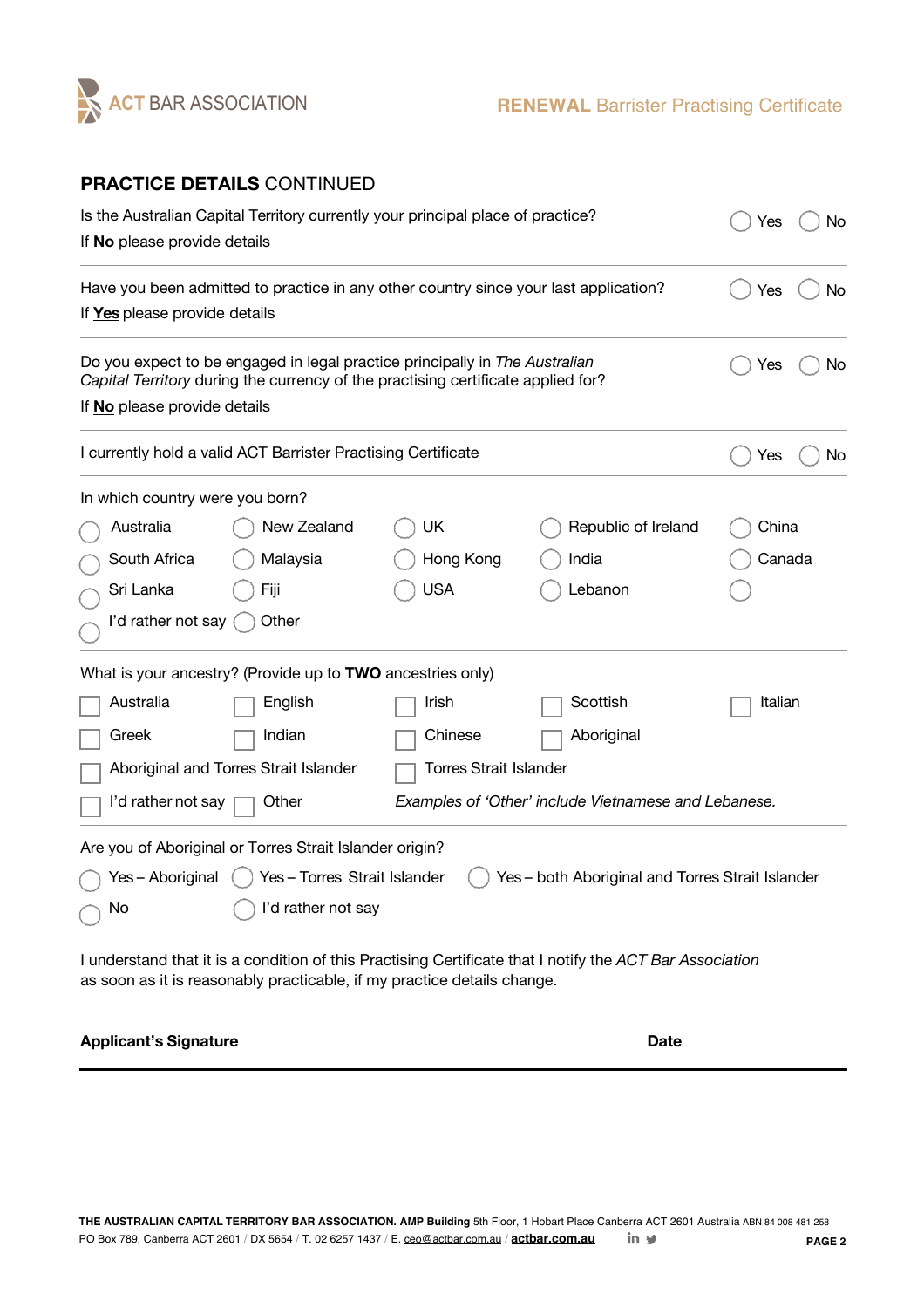

## **PROFESSIONAL INDEMNITY INSURANCE DETAILS**

This Barrister Practising Certificate is issued on the basis that I am the holder of an approved policy of **Professional Indemnity Insurance, minimum cover \$1.5 million** for the duration of this practising certificate pursuant to s312(1)(a) and (b)(i) of the Act.

Accordingly, I have effected Professional Indemnity Insurance with

COMPANY NAME **DATE COVER BOUND (WHEN PREMIUM PAID)** DATE COVER BOUND (WHEN PREMIUM PAID)

 Please upload / attach a copy of the certificate of currency for your PII for the practice year **2022/23.** If certificate is currently unavailable, please provide copy ASAP.

## **NOTIFIABLE INFORMATION**

- 1. I understand that I must notify the ACT Bar Association in writing within 7 days if I am charged with a **serious offence** (defined in the Dictionary to the Act) or if I am convicted of any offence that would require disclosure under the admission rules in relation to an application for admission to the legal profession under the Act (s51).
- 2. I understand that I must **attach** to this application a written statement about any **show-cause events**  (defined in the Dictionary to the Act) that have occurred in relation to me since my admission to the legal profession and that have not been previously notified to the ACT Bar Association. The written statement must explain why, despite the show-cause event or events, I consider myself to be a fit and proper person to hold a practising certificate (s60). Should a **show-cause events** occur while I am holding this practising certificate, I must give the *ACT Bar Association* written notice within 7 days of the event and further information with 28 days (S 61).

#### **Please complete Part 3 of this Application.**

3. I understand that the ACT Bar Association cannot grant me a Barrister Practising Certificate unless satisfied that I am a 'fit and proper person' to hold the certificate pursuant to ss45(3)(b) and (4)(b) of the Act.

Sections 11 and 36 contain criteria that are relevant to whether a person is a 'fit and proper person'.

- **(a)** This application form contains all relevant information as to whether I am a 'fit and proper person'; **or**
- (b) I have attached a statement containing all additional relevant information.

#### **Applicant's Signature Date**

**Please complete Parts 2, 3, 4 and sign Declaration.**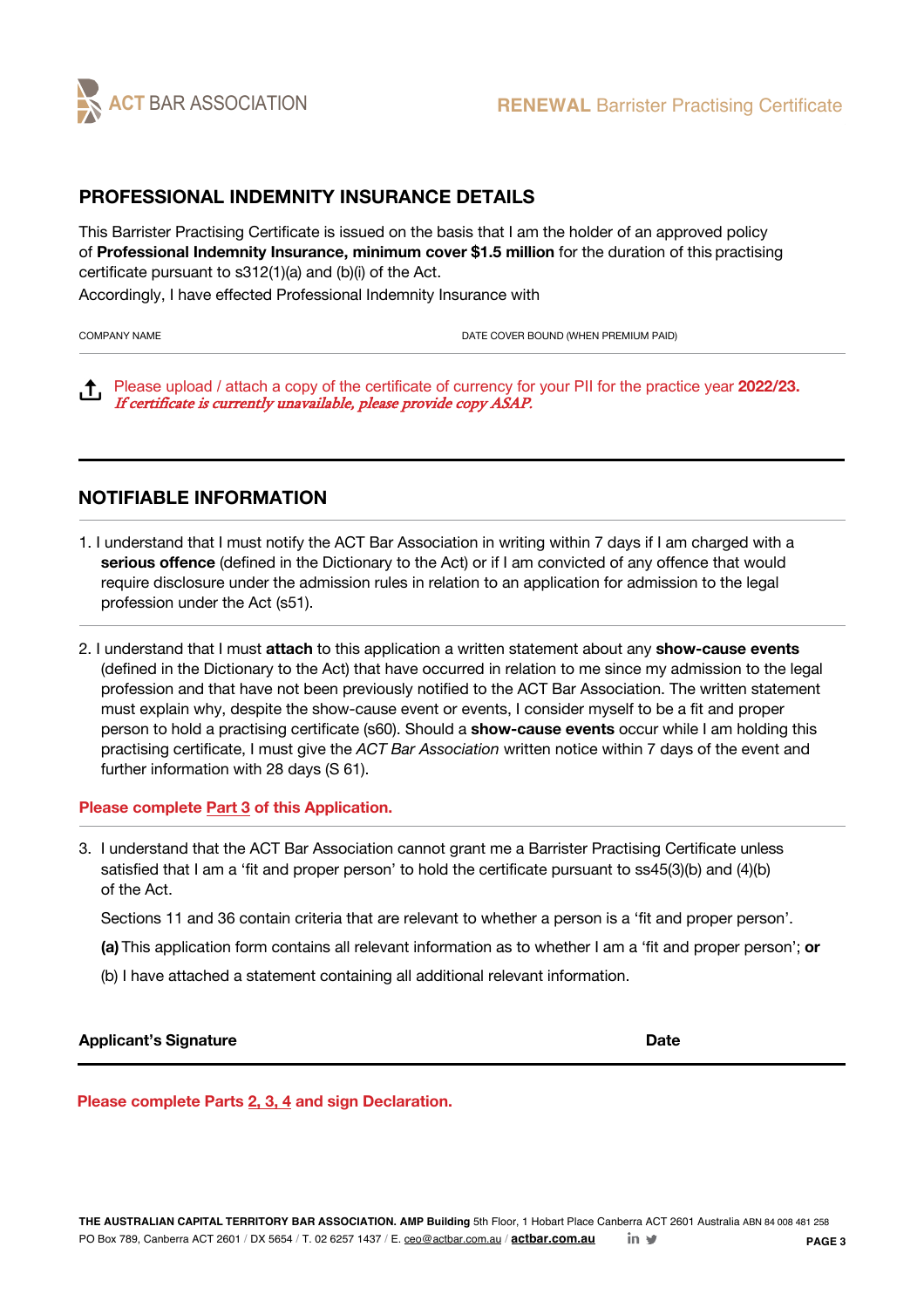

# **PART 2**

# **CONTINUING PROFESSIONAL DEVELOPMENT (CPD)**

#### **ACT Bar Association Bar Council's resolution of 1 July 2014 pursuant to Rule 113 of the Legal Profession (Barristers) Rules 2008.**

Holders of The Australian Capital Territory barristers' practising certificates are required to have obtained **10 CPD points for the period 1 April to 31 March**, with at least one point in each of the *four strands*\* namely:

- a) Ethics and Regulation of the Profession;
- b) Management;
- c) Substantive Law, Practice and Procedure and Evidence;
- d) Advocacy, Mediation and Other Barrister Skills.

#### **Exemptions or Reductions in required CPD Points**

A barrister who, at **31 March** in a given CPD year, has held a Practising Certificate for a period of time less than from the preceding July has their CPD points requirement reduced as indicated below:

| <b>MONTH</b> | <b>POINTS</b> | <b>MONTH</b> | <b>POINTS</b> | <b>MONTH</b> | <b>POINTS</b> |
|--------------|---------------|--------------|---------------|--------------|---------------|
| January      |               | August       | 6             | November     |               |
| February     |               | September    | 5             | December     |               |
| March-July   |               | October      | 4             |              |               |

Have you obtained the requisite CPD points in the period **1 April 2021 to 31 March 2022**?  $\bigcap$  Yes  $\bigcap$  No

#### **If No please attach/upload a written statement of reasons for not accumulating the requisite CPD points.**

#### **\*For details of the four strands, see information about CPD at actbar.com.au**

Please **ensure that you have kept a written record** of how these CPD points have been accumulated as you may be required to produce this. Any questions regarding CPD should be directed to the Chief Executive Officer on 02 6257 1437 or email ceo@actbar.com.au.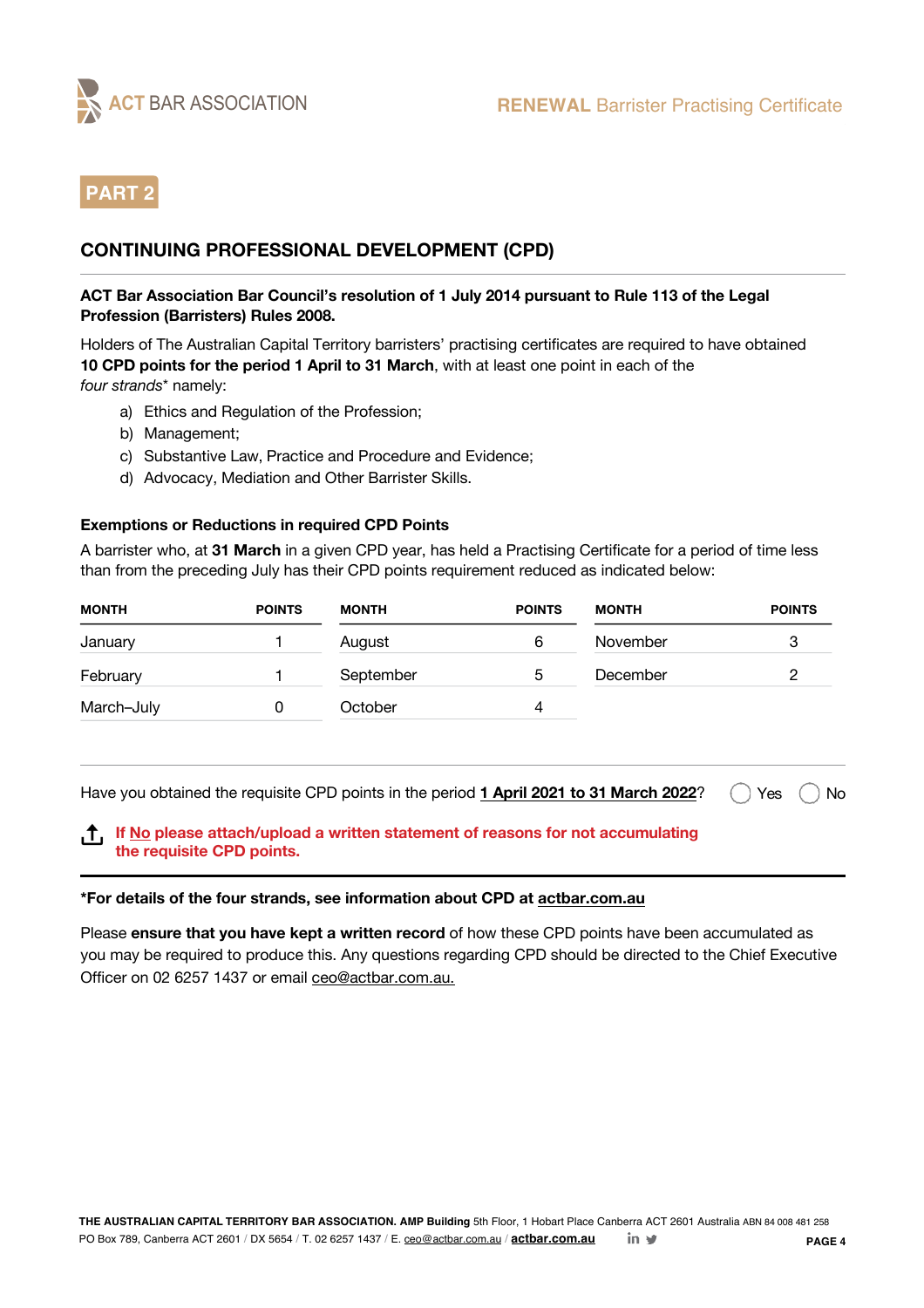

# **PART 3**

# **DISCLOSURES OF OFFENCES AND BANKRUPTCY**

Sections 60 and 61 of the *Legal Profession Act 2006* require disclosure to the Bar Council of show cause events (serious offences, tax offences and certain bankruptcy matters) and convictions (other than for an 'excluded offence'). Barristers must also notify Council if charged with a serious offence.

**Note: disclosure/notification is not required if you have previously disclosed the information to the Bar Council.**

#### **Please answer All Questions**

| Have you been convicted (conviction includes a finding of guilt or the acceptance<br>of a guilty plea, whether or not a conviction recorded) of a <b>serious offence</b> or a<br>tax offence that you have not previously disclosed to the Bar Council?    | Yes*<br>No      |
|------------------------------------------------------------------------------------------------------------------------------------------------------------------------------------------------------------------------------------------------------------|-----------------|
| Have you been convicted (conviction includes a finding of guilt or the acceptance<br>of a guilty plea, whether or not a conviction recorded) of any offence (other than an<br>excluded offence) that you have not previously disclosed to the Bar Council? | Yes*<br>$()$ No |
| Have you become bankrupt, been served with a notice of a creditor's petition or<br>had happen in relation to you any of the show cause events set out in the<br>Legal Profession Act 2006 that you have not previously disclosed to the Bar Council?       | Yes*            |
| Have you been charged with a <b>serious offence</b> that you have not previously<br>disclosed to the Bar Council?                                                                                                                                          | Yes*            |

**\*If you have answered YES to any question in Part 3, please attach/upload a written statement detailing the matters including the precise provision under which you have been convicted or charged.**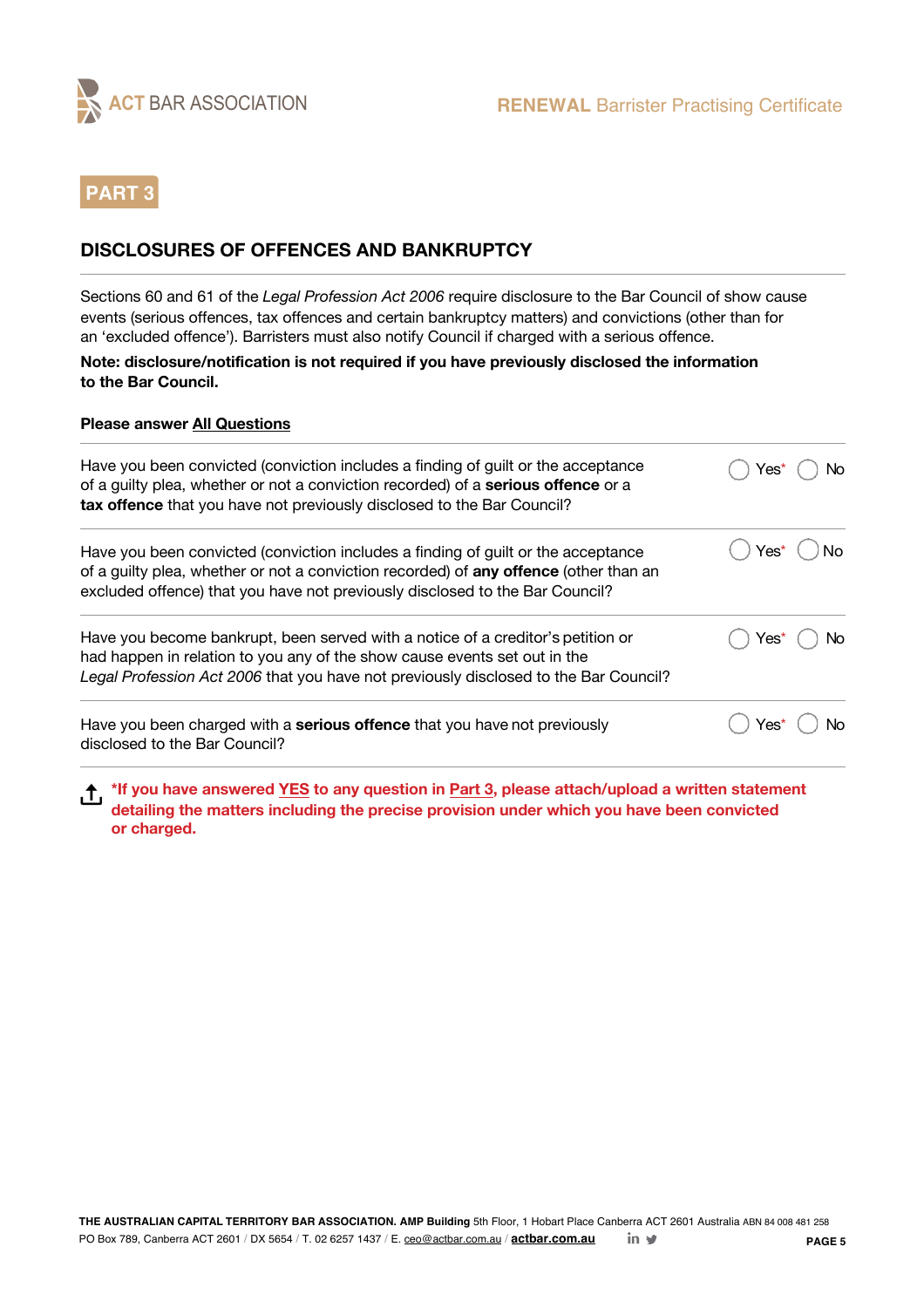

# **PART 4**

## **FITNESS AND PROPRIETY**

#### **Please answer All Questions**

| Have you done anything likely to adversely affect your good fame and character<br>that you have not previously disclosed to the Bar Council?                                                                                                                           | $() Yes^*() No$                           |  |
|------------------------------------------------------------------------------------------------------------------------------------------------------------------------------------------------------------------------------------------------------------------------|-------------------------------------------|--|
| Are you aware of any facts or circumstances that you have not previously disclosed<br>to the Bar Council which might affect your fitness to remain a legal practitioner,<br>including non compliance with any obligation under the <i>Income Assessment Act 1936</i> ? | $\bigcirc$ Yes <sup>*</sup> $\bigcirc$ No |  |

**\*If you have answered YES to any question in Part 3, please attach/upload a written statement detailing the matters.**

If you **do not** provide the information requested we may be unable to process your application to renew your Practising certificate. Also, the information regarding your practice details published on the *ACT Bar Association's* **Find a Barrister** database on the website may be incomplete.

If you **do not** provide information which is required by law to include on the Register, we may be unable to issue you with a Practising Certificate until that information is provided.

## **DECLARATION**

**I declare that the contents of this application are true and correct.**

**Applicant's Signature Date**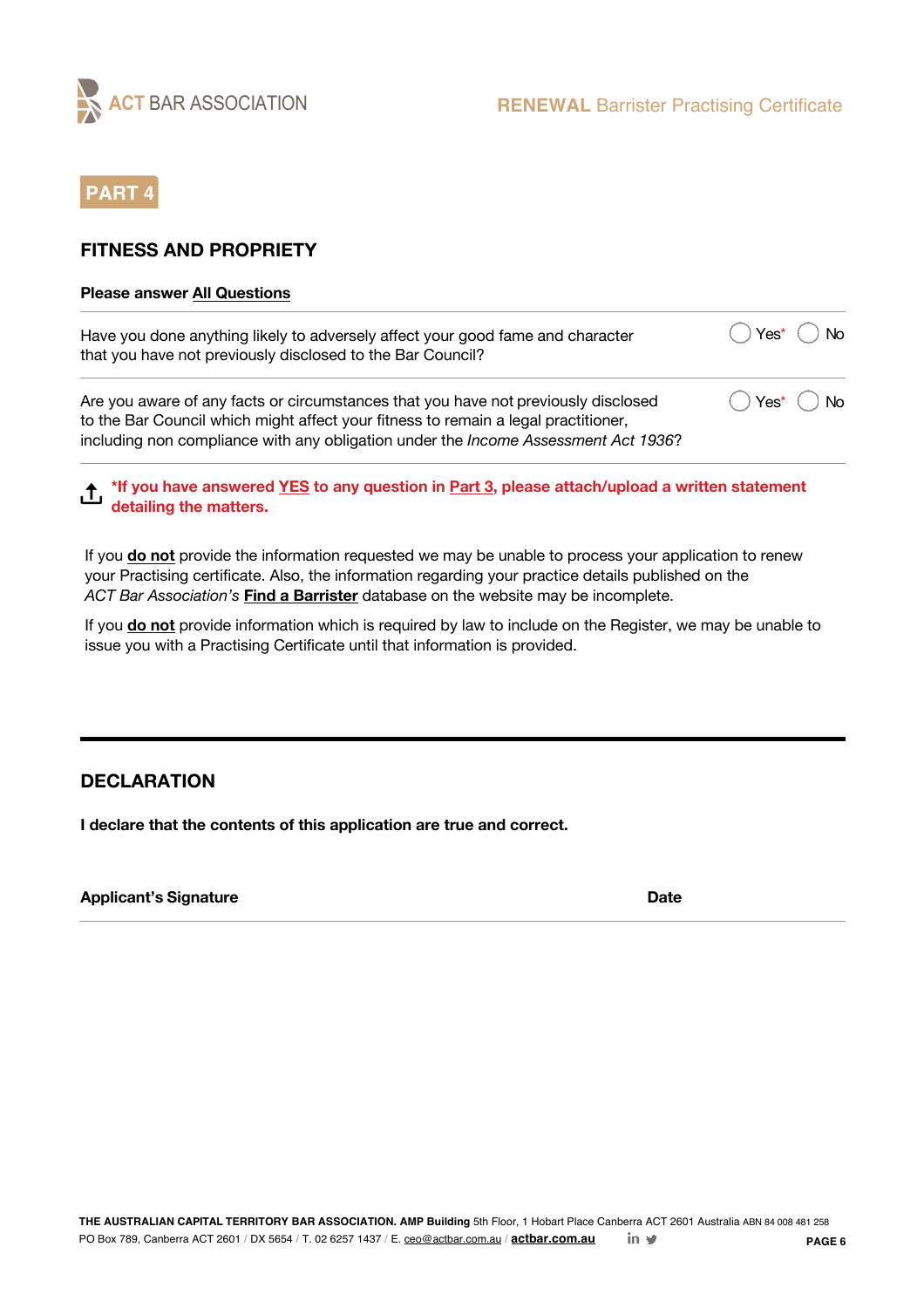



#### **Please return all of the following to:**

#### **CEO, ACT Bar Association**

GPO Box 789, Canberra City ACT 2601 or Email ceo@actbar.com.au

# **Completed Practising Certificate Renewal Form**

Ensure **All Questions** have been answered and any required written statements have been attached/uploaded.

**Evidence of CPD -** Attached/uploaded copy

Receipt of fee payment for: Practising Certificate, Membership and TPD Insurance *(if applicable).*

**Professional Indemnity Insurance -** Attached/uploaded copy Certificate of Currency

**If there is a delay in receiving the Certificate of Currency from your insurer, the Practising Certificate Renewal Form and fee payment should still be forwarded to the Association before the due date.** A Practising Certificate **will not be issued** until proof of insurance has been received by the Association. It is the barrister's responsibility to arrange for this documentation to be provided to the Association.

# **LATE FEE**

**Applications and payments received between 16 June 2022 and 30 June 2022 will incur a late fee of 10% of the practising certificate fee.**

#### **IMPORTANT**

Applications for a Practising Certificate **cannot be processed** until **All** of the above have been received and payment of the appropriate fees cleared.